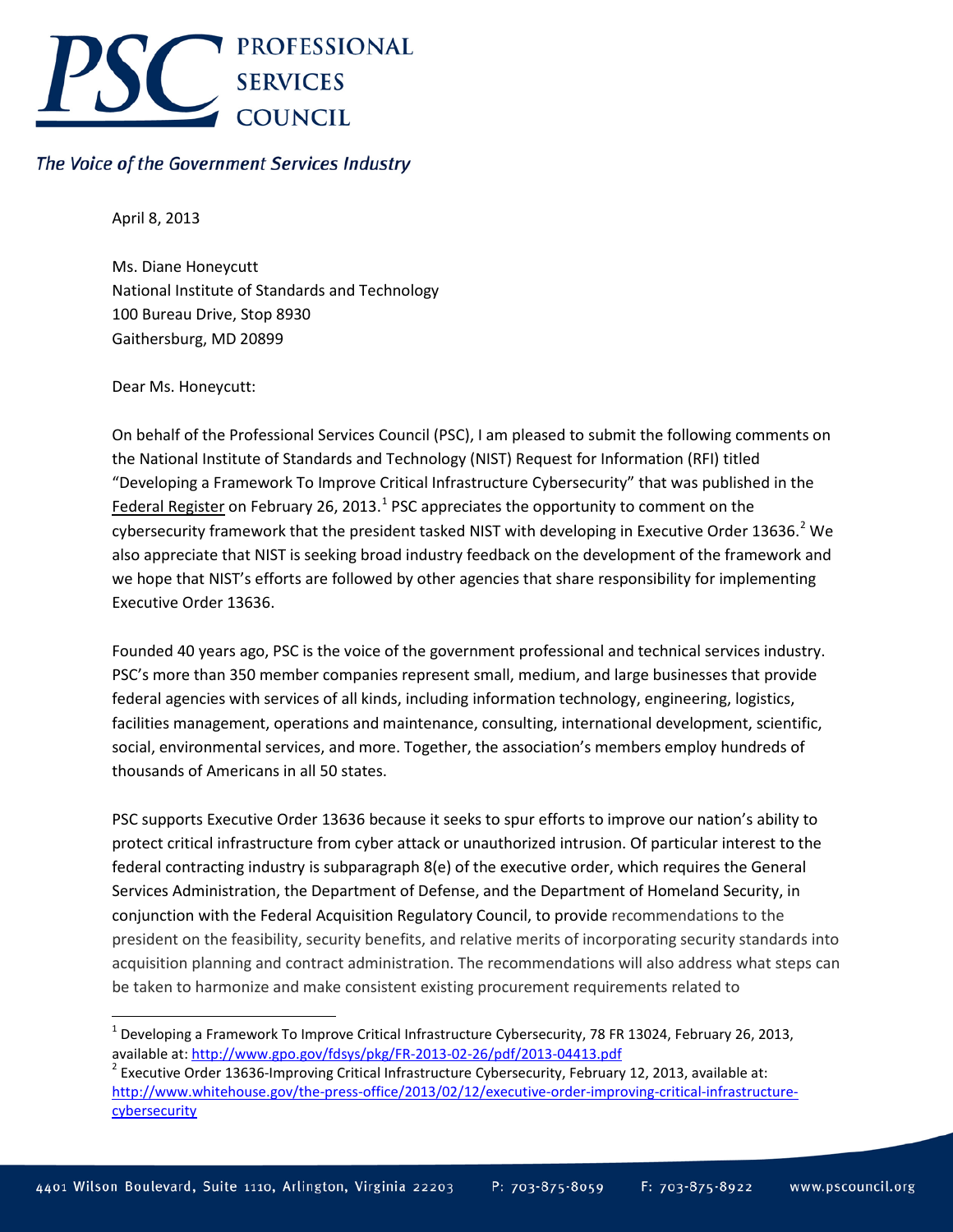cybersecurity. We are separately working with these agencies as they develop their recommendations. Although the February 26 NIST framework RFI is not focused on subparagraph 8(e) of the executive order, we believe that several key considerations should inform both the NIST framework and in the implementation of subparagraph 8(e). For example, the effectiveness and utility of the framework and any related standards and guidance will depend significantly on the extent that the framework can (1) utilize core properties and characteristics that can be applied consistently across all federal contracting and critical infrastructure sectors and (2) provide a scalable approach responsive to the size of the relevant entity as well as its specific cybersecurity risk profile and needs. We firmly agree with NIST's stated observation in the RFI that "there are core cybersecurity practices that can be identified and that will be applicable to a diversity of sectors and a spectrum of quickly evolving threats."<sup>[3](#page-1-0)</sup>

The development of a cybersecurity framework is a critical first step in developing workable general standards for cybersecurity and information protection. Because the final framework will likely serve as the baseline approach for cybersecurity across a broad and diverse industry segment, it is essential that it contain key attributes that can be easily replicated and incorporated in future cybersecurity efforts, particularly those focused specifically on the federal contracting community. To date, there are a number of initiatives underway within the federal contracting arena that address cybersecurity that, absent close consideration and coordination, may lead to discrepancies between the NIST framework and acquisition-related cybersecurity standards and provisions. Examples of federal cybersecurityrelated initiatives under development that would apply specifically to federal contractors include:

- DFARS Case 2013-D018 Requires reports to DoD on Penetrations of Networks and Information Systems. This rulemaking is required by Section 941 of the Fiscal Year 2013 National Defense Authorization Act,<sup>[4](#page-1-1)</sup> which requires certain contractors to report to DoD cyber intrusions of their covered networks and information systems and allows DoD access to covered networks and information systems so that DoD can study the penetration and ascertain if DoD information may have been exfiltrated. This DFARS case is currently in the draft interim rule stage.
- DFARS Case 2012-D050 Supply Chain Risk. This rulemaking is a result of Section 806 of the Fiscal Year 2012 National Defense Authorization Act<sup>[5](#page-1-2)</sup> and requires the risk evaluation of information technology contractors' supply chains on national security systems. This DFARS case is currently in the draft interim rule stage.
- DFARS Case 2011-D039 Safeguarding Unclassified DoD Information. This rulemaking seeks to provide standards and structures for the safeguarding of unclassified information. This DFARS case is currently in the draft proposed rule stage.
- FAR Case 2012-028 Contractor Access to Protected Information. This rulemaking addresses contractor access to protected information provided by the government, generated for the government, or provided by a third party and marked by the provider to indicate that protection is required. This FAR case is currently in the draft proposed rule stage.

<span id="page-1-0"></span> $^3$  78 Fed. Reg. 13026<br><sup>4</sup> P.L. 112-239<br><sup>5</sup> P.L. 112-081

<span id="page-1-1"></span>

<span id="page-1-2"></span>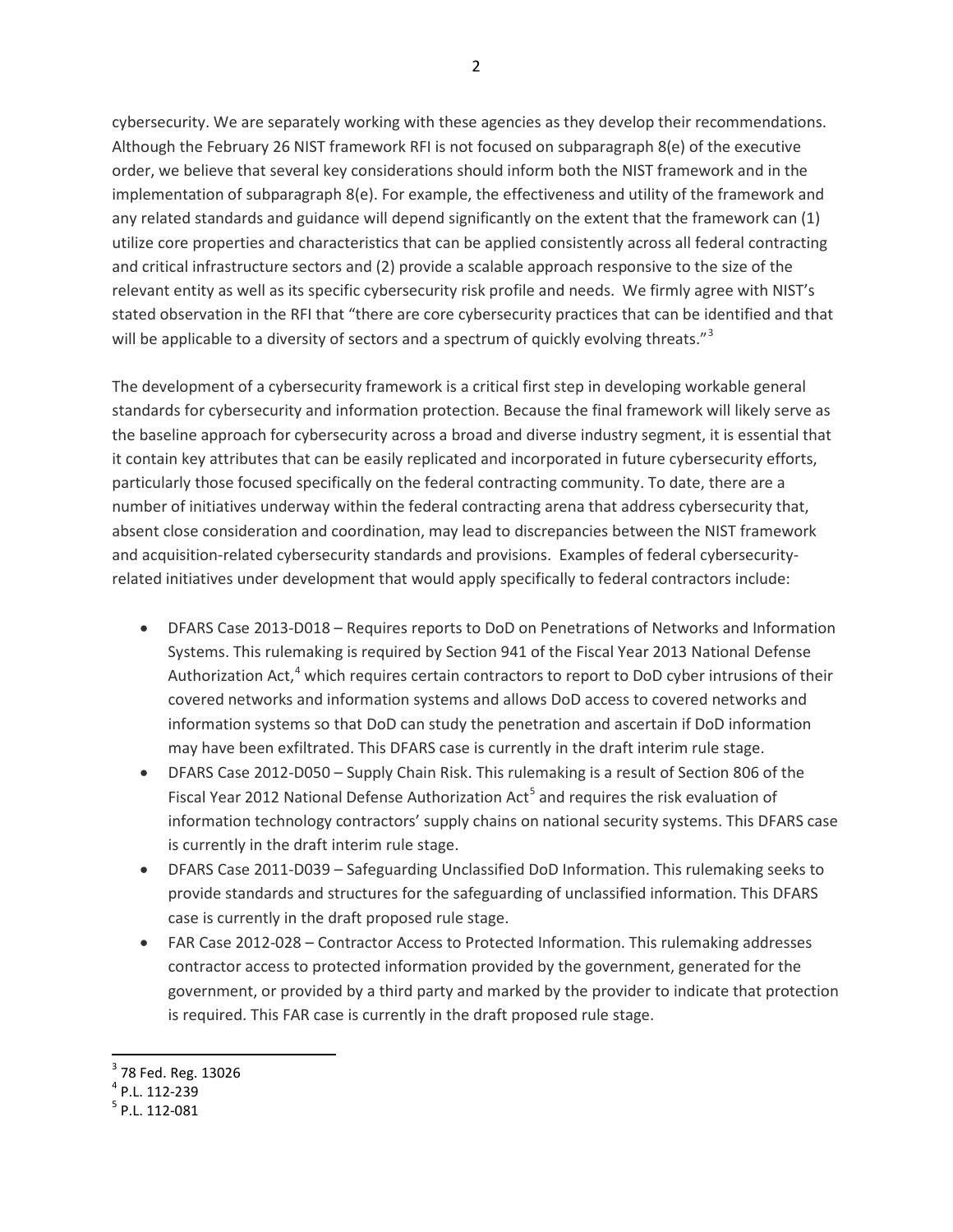• FAR Case 2011-020 – Basic Safeguarding of Contractor Information Systems. This rulemaking addresses safeguarding of unclassified information but still requires protection from disclosure, or special handling. This FAR case is currently in the draft final rule stage.

PSC, either individually or through its affiliation with the Council of Defense and Space Industry Associations (CODSIA), has provided written comments on several of the regulatory initiatives above and we have included links to those statements for your reference.<sup>[6](#page-2-0)</sup>

In addition to the above rules that are still in the development stage, PSC notes that DoD only recently published a final rule regarding the Defense Industrial Base Voluntary (DIB) Cybersecurity and Information Assurance (CS/IA) program.<sup>[7](#page-2-1)</sup> PSC also provided comments to DoD on the DIB CS/IA final rule. [8](#page-2-2)

Federal contractors that are authorized to handle federal classified info have additional control, access and reporting requirements. They are also subject to other cybersecurity and information protection requirements on a contract-by-contract basis. Requirements that contractor employees complete basic security awareness training, are subject to security clearance procedures and suitability determinations, and that contractors are Federal Information System Management Act (FISMA) compliant are a few examples of where contractors are subject to additional safeguards. Subparagraph 8(e) of the executive order and this NIST framework should address these issues. Due to the benefits of pursuing core crosssector standards, practices and uniformity, it is important that NIST coordinate closely its framework development with GSA, DoD, DHS and the FAR Councils so that the acquisition-specific recommendations relating to paragraph 8(e) of the executive order are consistent with NIST's industry baseline efforts.

PSC strongly believes that the NIST cybersecurity framework should be developed prior to the further development or implementation of new sector-specific cybersecurity requirements for government acquisitions. PSC believes the development of the cybersecurity framework should drive acquisition requirements, not vice versa. To the extent that the individual acquisition cybersecurity initiatives contain elements that would be duplicated in a broader framework, NIST should incorporate these elements; however, acquisition-related provisions should not be included in the NIST framework solely for the purpose of ensuring that there is consistency between the framework and existing acquisitionrelated cybersecurity provisions.

In fact, to ensure that consistency is achievable across the framework and the federal acquisition arena, PSC recommends that the various cybersecurity initiatives underway in the FAR and DFARS be

<span id="page-2-0"></span> <sup>6</sup> CODSIA Comments on FAR Case 2011-020 available at:

[http://www.pscouncil.org/PolicyIssues/CybersecurityInformationProtection/CODSIA\\_Comments\\_on\\_FAR\\_Safegua](http://www.pscouncil.org/PolicyIssues/CybersecurityInformationProtection/CODSIA_Comments_on_FAR_Safeguarding_Contractor_Information_Systems_Proposed_Rule.aspx) [rding\\_Contractor\\_Information\\_Systems\\_Proposed\\_Rule.aspx](http://www.pscouncil.org/PolicyIssues/CybersecurityInformationProtection/CODSIA_Comments_on_FAR_Safeguarding_Contractor_Information_Systems_Proposed_Rule.aspx)

CODSIA Comments on DFAR Case 2011-D039 available at:

[http://www.pscouncil.org/PolicyIssues/CybersecurityInformationProtection/CODSIA\\_Comments\\_on\\_DFARS\\_Prop](http://www.pscouncil.org/PolicyIssues/CybersecurityInformationProtection/CODSIA_Comments_on_DFARS_Proposed_Rule_on_Safeguarding_Unclassified_Information.aspx) osed Rule on Safeguarding Unclassified Information.aspx

<span id="page-2-1"></span> $^7$  Defense Industrial Base (DIB) Voluntary Cybersecurity and Information Assurance (CS/IA) Activities,

<span id="page-2-2"></span>DOD–2009–OS–0183/RIN 0790–AI60, 77 Fed. Reg. 27615, May 11, 2012.<br><sup>8</sup> PSC Comments on DIB CS/IA Activities available at:

[http://www.pscouncil.org/PolicyIssues/CybersecurityInformationProtection/Comments\\_on\\_DoD\\_Interim\\_Final\\_R](http://www.pscouncil.org/PolicyIssues/CybersecurityInformationProtection/Comments_on_DoD_Interim_Final_Rule_on_Defense_Industrial_Base__DIB__Voluntary_CS_IA_Activities.aspx) [ule\\_on\\_Defense\\_Industrial\\_Base\\_\\_DIB\\_\\_Voluntary\\_CS\\_IA\\_Activities.aspx](http://www.pscouncil.org/PolicyIssues/CybersecurityInformationProtection/Comments_on_DoD_Interim_Final_Rule_on_Defense_Industrial_Base__DIB__Voluntary_CS_IA_Activities.aspx)